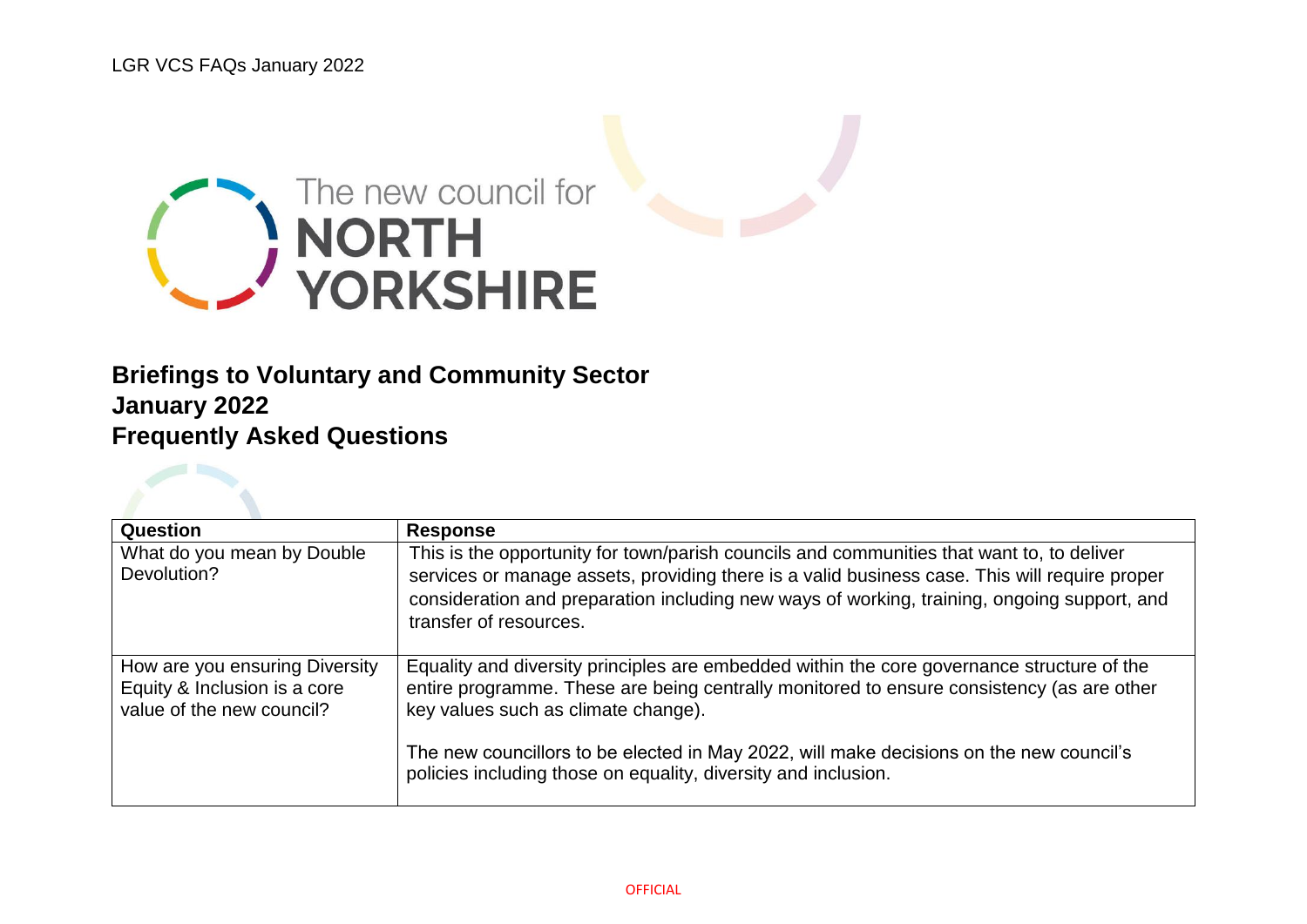| Question                                                                                                                                            | <b>Response</b>                                                                                                                                                                                                                                                                                                                                                                                                                                                                                                                                                                                                                                                                                                                                                                                                |
|-----------------------------------------------------------------------------------------------------------------------------------------------------|----------------------------------------------------------------------------------------------------------------------------------------------------------------------------------------------------------------------------------------------------------------------------------------------------------------------------------------------------------------------------------------------------------------------------------------------------------------------------------------------------------------------------------------------------------------------------------------------------------------------------------------------------------------------------------------------------------------------------------------------------------------------------------------------------------------|
|                                                                                                                                                     | Please be assured all programme decisions currently being taken are considering equality and<br>community diversity.                                                                                                                                                                                                                                                                                                                                                                                                                                                                                                                                                                                                                                                                                           |
| Can Borough Councils transfer<br>assets during the period<br>2022/23?                                                                               | On April 1 <sup>st</sup> 2023 the assets and liabilities of all eight councils transfer into the new single<br>council. Any decisions regarding transfer of assets, property or contracts will be taken after<br>this point.                                                                                                                                                                                                                                                                                                                                                                                                                                                                                                                                                                                   |
|                                                                                                                                                     | Up until April 1st 2023, each of the eight councils is responsible for its own assets and can<br>make decisions regarding transfer in line with any existing protocols in place                                                                                                                                                                                                                                                                                                                                                                                                                                                                                                                                                                                                                                |
| Why were constituency borders<br>used as the basis for Area<br>Committees? Will the old district<br>boundaries be used for any<br>purposes ongoing? | Politicians involved in drawing up the proposals including arrangements for Area Committees<br>felt it was very important to maintain a link with MPs so that they could raise important matters<br>regionally and nationally if needed. MP attendance ensures that the North Yorkshire's voice is<br>heard directly in Whitehall and NYCC currently has constituency committees which MPs<br>attend once a year and/or send representatives. From 1 April 2023 the recognised boundaries<br>will be the 89 new electoral divisions and the geography of the new area committees will be<br>based on the six MP constituencies. Area committees will take local decisions using the<br>agreed boundaries on matters like local planning and licensing and will hold the new council's<br>executive to account. |
|                                                                                                                                                     | Districts and borough areas will no longer exist.                                                                                                                                                                                                                                                                                                                                                                                                                                                                                                                                                                                                                                                                                                                                                              |
| Will the new area committees<br>replace the current planning<br>committees?                                                                         | Subject to the new executive's approval - yes they will.                                                                                                                                                                                                                                                                                                                                                                                                                                                                                                                                                                                                                                                                                                                                                       |
| <b>Having Area Committees</b><br>looking after planning decisions<br>but not responsible for delivery                                               | The main roles of the area committees will be around local decision making on matters like<br>local planning and licensing as well as holding the new council's executive to account.                                                                                                                                                                                                                                                                                                                                                                                                                                                                                                                                                                                                                          |
| seems a contradiction?                                                                                                                              | They will not be responsible for local service delivery but they will have an oversight of how<br>local services are performing in their area.                                                                                                                                                                                                                                                                                                                                                                                                                                                                                                                                                                                                                                                                 |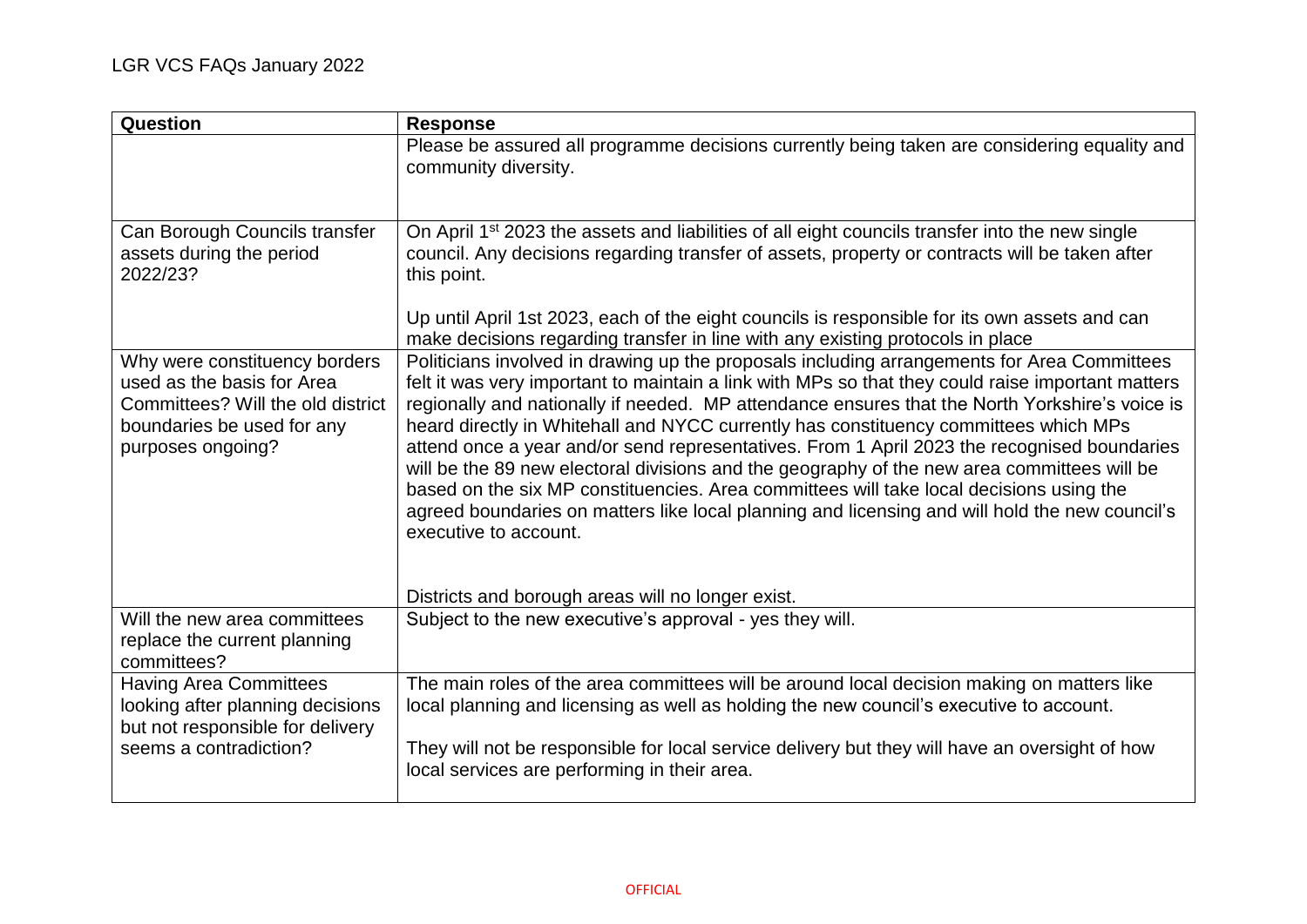| Question                                                                                                                                                                                                                                        | <b>Response</b>                                                                                                                                                                                                                                                                                                                                                                                                                                                                                                                                                             |
|-------------------------------------------------------------------------------------------------------------------------------------------------------------------------------------------------------------------------------------------------|-----------------------------------------------------------------------------------------------------------------------------------------------------------------------------------------------------------------------------------------------------------------------------------------------------------------------------------------------------------------------------------------------------------------------------------------------------------------------------------------------------------------------------------------------------------------------------|
| Who will draw up Local Plans?                                                                                                                                                                                                                   | Currently there are seven local plans (National Parks have their own local plan) relating to<br>each borough or district area.                                                                                                                                                                                                                                                                                                                                                                                                                                              |
|                                                                                                                                                                                                                                                 | The new council will continue to use these plans until it takes the best of them and any<br>relevant additional and/or new information to develop a new one. This will need to happen<br>within five years of its launch.                                                                                                                                                                                                                                                                                                                                                   |
|                                                                                                                                                                                                                                                 | There will be extensive public consultation at each stage throughout this process.                                                                                                                                                                                                                                                                                                                                                                                                                                                                                          |
| Who determines the<br>membership of Community<br>Networks?                                                                                                                                                                                      | We are looking at successful operating models both here in North Yorkshire, and elsewhere in<br>the country and learning from that best practice. This includes who should be involved and<br>how the partnerships are supported and developed. They will include resident and community<br>groups, local businesses, local councillors, town and parish councils, MPs and partners like<br>heath, police and fire services.<br>We want to work with these networks to bring forward action plans reflecting local need and<br>which are supported by their area committees |
| How do you envisage the new<br>council will engage with<br>thematic county-wide VCS<br>organisations? It will be difficult<br>to engage with 30 Community<br>networks, but many of these<br>organisations have a great<br>contribution to make. | Conversations will be supported by community networks. We already have thriving community<br>partnerships and this will continue in the new council. It will also be easier to have these<br>conversations when services are joined together. A key role for the unitary council, set out in<br>the proposal for local government reorganisation, will be creating the conditions for local<br>communities to flourish and supporting them to do this.<br>Please do contact us with ideas and we will consider them as part of the planning process.                        |
| I understand the logic behind<br>creating community networks<br>but there are populations in                                                                                                                                                    | That will be part of the co design conversation after the May elections. We are not pursuing<br>one size fits all it's about what suits the area and the new council . If you have a particular                                                                                                                                                                                                                                                                                                                                                                             |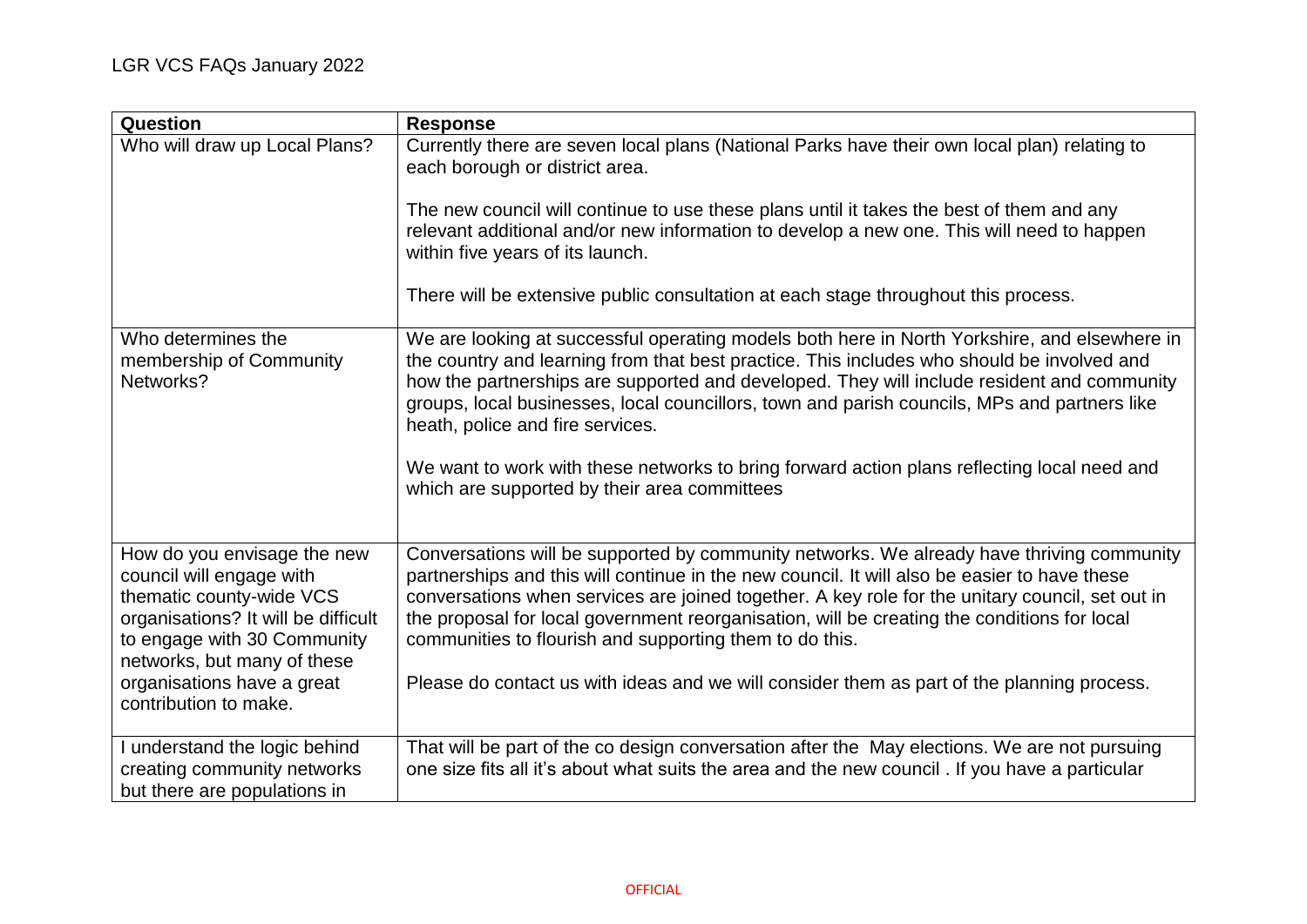| Question                                                                                                                      | <b>Response</b>                                                                                                                                                                                                            |
|-------------------------------------------------------------------------------------------------------------------------------|----------------------------------------------------------------------------------------------------------------------------------------------------------------------------------------------------------------------------|
| North Yorkshire which are<br>scattered and need different<br>kinds of networks which are not<br>focused on particular places. | concern please contact us and we can make sure this is taken into account during the<br>discussions.                                                                                                                       |
| How will you ensure that<br>existing formal funding<br>arrangements that exist with the                                       | All contracts and funding agreements that extend beyond 31 March 2023 will transfer to the<br>new unitary council                                                                                                          |
| VCS for specific delivery are<br>either continued or give clarity<br>as to what they are to be<br>replaced with?              | Any contracts or funding agreements that are due for renewal or re-procurement during<br>2022/23 will still be reviewed (unless a waiver is appropriate).                                                                  |
|                                                                                                                               | All 8 councils have agreed to consider extending, where possible, other existing regular<br>funding agreements with VCSE organisations to 2023/24.                                                                         |
| Will there be a plan to support<br>the VCS in making the most of<br>tendering and grant                                       | Existing funding arrangements/contracts will carry on. For new funding/tendering opportunities<br>we will continue to follow best practice around procurement involving the voluntary sector.                              |
| opportunities?                                                                                                                | This process can take several months as we are aware that we need to help organisations<br>understand what's needed and to give them time to prepare for that. So, discussions will<br>happen in a helpful and timely way. |
| Will there be NYCC member<br>locality budgets in 2022/23 and<br>will they be considered as an                                 | The existing County Councillor Locality Budget scheme will continue for the financial year<br>2022/23.                                                                                                                     |
| option in the new council?                                                                                                    | The proposal for the unitary council included similar arrangements after April 2023; this will<br>need to be agreed by the new council.                                                                                    |
| Is work taking place to work with<br>other funders, such as the NHS                                                           | Existing funding arrangements will continue into the new authority as outlined above.                                                                                                                                      |
| and NY Police, to make sure<br>changes to local authority                                                                     | And the new council will continue to work with other public sector funders to understand any<br>difficulties and to minimise impact as a result of Local Government Reorganisation.                                        |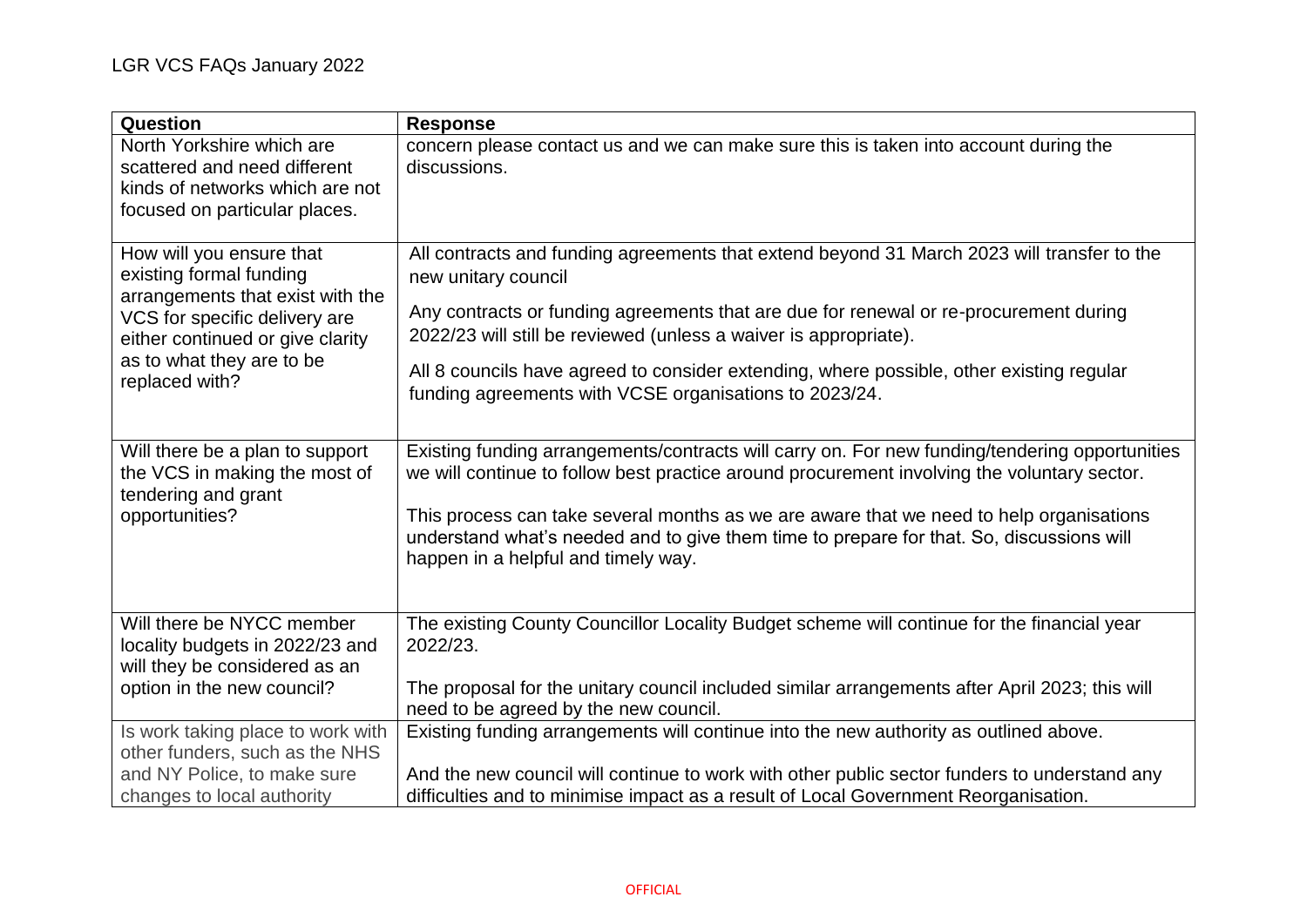| Question                                                                                                                                                     | <b>Response</b>                                                                                                                                                                                                                                                                                                                                                                                                                                                                                                                                                                                                             |
|--------------------------------------------------------------------------------------------------------------------------------------------------------------|-----------------------------------------------------------------------------------------------------------------------------------------------------------------------------------------------------------------------------------------------------------------------------------------------------------------------------------------------------------------------------------------------------------------------------------------------------------------------------------------------------------------------------------------------------------------------------------------------------------------------------|
| investment is not removing one<br>part of a funding mix and<br>creating difficulties for other<br>public sector commissioners<br>and grant providers?        |                                                                                                                                                                                                                                                                                                                                                                                                                                                                                                                                                                                                                             |
| My organisation currently<br>delivers services in a particular<br>district. In the future will this be<br>more aligned to the<br>parliamentary constituency? | If your organisation is delivering services in a particular area that will continue for the duration<br>of the contract and you won't be have to change to fit in with the area committee geography.                                                                                                                                                                                                                                                                                                                                                                                                                        |
| How will the VCS link in with the<br>Council at a local level that will<br>enable their voice to be heard?                                                   | There will be 90 new councillors representing 89 new divisions and having one councillor to<br>link to makes things simpler.<br>Community networks and area committees will also provide the opportunity for direct<br>relationships and greater local decision-making.<br>Please contact us with ideas and we will consider them as part of the planning process.                                                                                                                                                                                                                                                          |
| How will the Unitary authority<br>affect Town and Parish Councils<br>and Councils such as Harrogate<br>and Scarborough which<br>currently are not parished?  | Town and parish councils will continue. The new council will build on the good relationships<br>that already exist and we are actively engaging with them over issues such as potential<br>transfer of assets etc.<br>Regarding new town councils for Scarborough and Harrogate the draft Structural Changes<br>Order makes provision for this process to be considered<br>https://www.legislation.gov.uk/ukdsi/2022/9780348231380<br>The process for establishing new town councils for Harrogate and Scarborough will be subject<br>to a community governance review, including a consultation with local people re need, |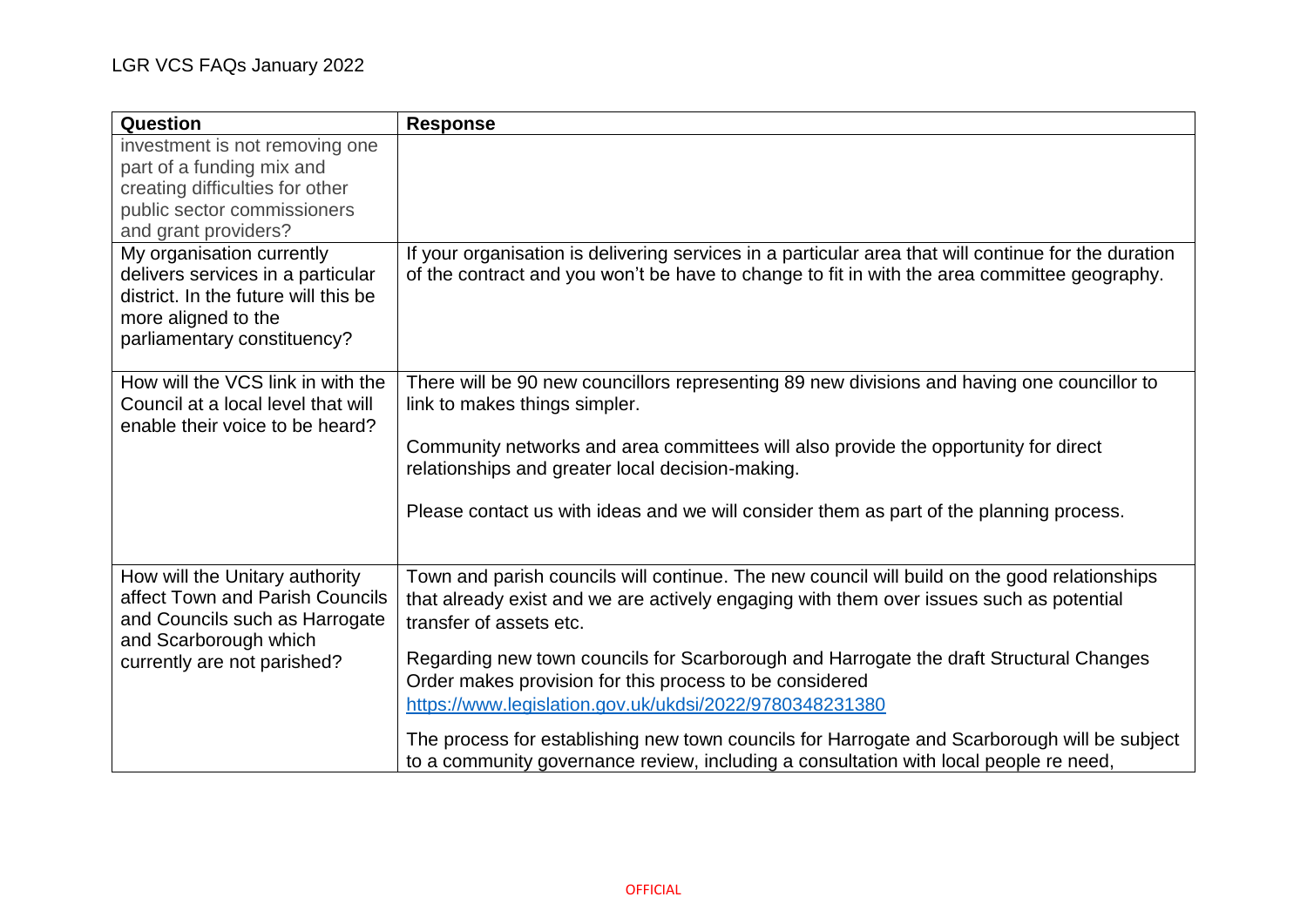| Question                                                                                                                                                                                                                                                                                       | <b>Response</b>                                                                                                                                                                                                                                                                                                         |
|------------------------------------------------------------------------------------------------------------------------------------------------------------------------------------------------------------------------------------------------------------------------------------------------|-------------------------------------------------------------------------------------------------------------------------------------------------------------------------------------------------------------------------------------------------------------------------------------------------------------------------|
|                                                                                                                                                                                                                                                                                                | geography, impacts and warding arrangements. The process will start once the new council is<br>in place.                                                                                                                                                                                                                |
| How can the VCS get involved<br>in the workstream groups where<br>they have an interest?                                                                                                                                                                                                       | The work streams are officer led and are the planning and development governance aspects<br>of the whole LGR programme.                                                                                                                                                                                                 |
|                                                                                                                                                                                                                                                                                                | Currently involvement in these is via engagement like the webinars and partner updates.                                                                                                                                                                                                                                 |
|                                                                                                                                                                                                                                                                                                | As work progresses the work stream leads who are taking forward specific areas of the<br>programme may well engage in more depth with relevant interested partners and<br>organisations.                                                                                                                                |
|                                                                                                                                                                                                                                                                                                | That engagement and close working will continue as services develop in the years ahead.                                                                                                                                                                                                                                 |
|                                                                                                                                                                                                                                                                                                | If you want to raise any points at any time please contact Paul Shevlin or Neil Irving (contact<br>details at the end of the Q&A)                                                                                                                                                                                       |
| It would be great to have an<br>open discussion in the future<br>about some of the challenges<br>that the new council might be<br>facing and ask the sector what<br>we could offer to help. Could the<br>VCS be contributing to the<br>"engine room" of the<br>Programme Management<br>Office? | The programme management office is very much focused on managing the 16 work streams.<br>There is a huge amount of ongoing work and coordination is very important. If you have any<br>points you would like to raise, please do contact us and we will raise them for you. The<br>contacts are at the end of this FAQ. |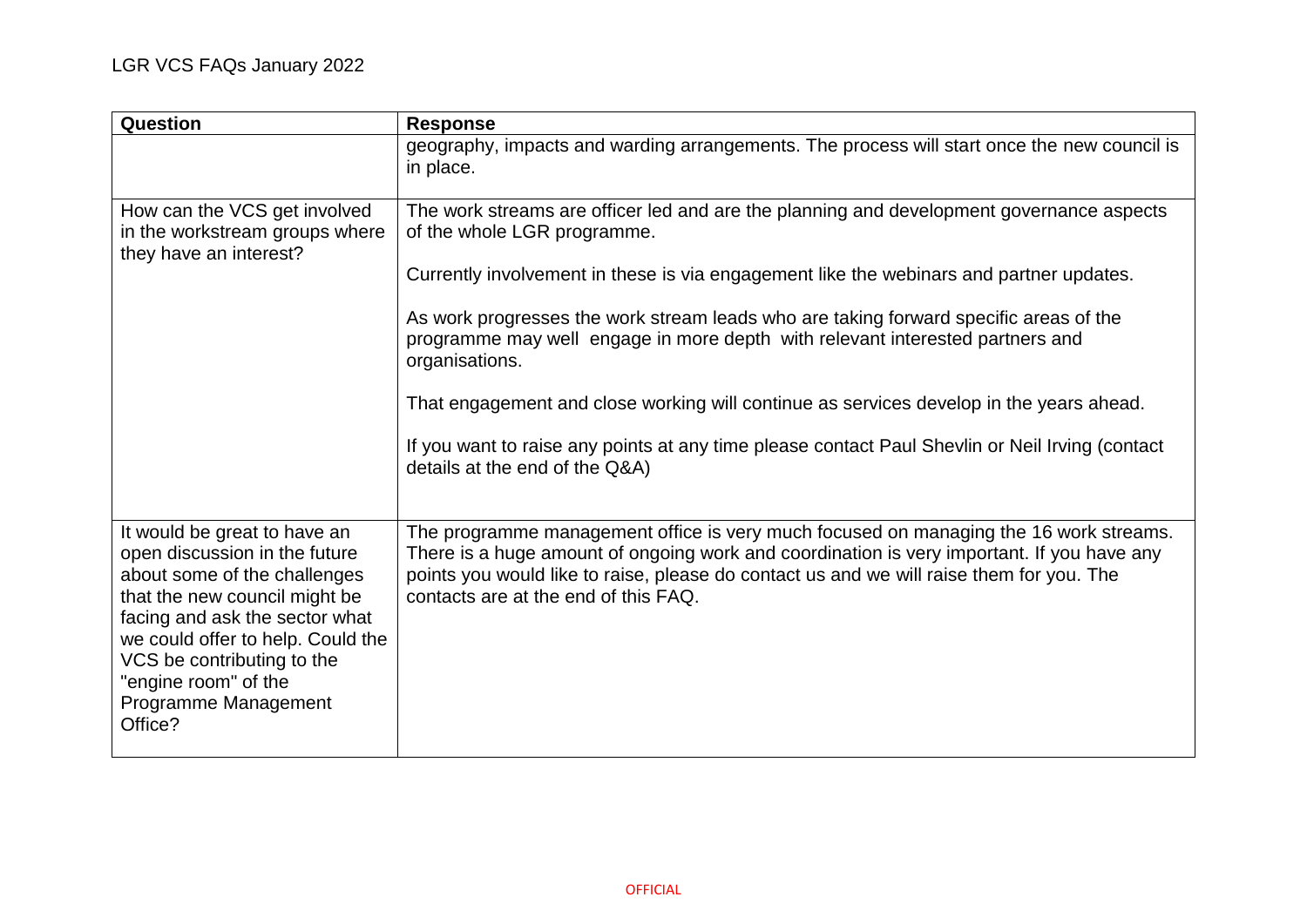| Question                                                                                                                                                                                                                                           | <b>Response</b>                                                                                                                                                                                                                                                                                                                                                                                                 |
|----------------------------------------------------------------------------------------------------------------------------------------------------------------------------------------------------------------------------------------------------|-----------------------------------------------------------------------------------------------------------------------------------------------------------------------------------------------------------------------------------------------------------------------------------------------------------------------------------------------------------------------------------------------------------------|
| What's the best way to contact<br>the lead on Planning?                                                                                                                                                                                            | Up until the new council comes into existence in April 2023 planning responsibilities will<br>continue to be delivered by your local planning authority. If you have a question about planning<br>now you should approach them - most likely your borough or district council.                                                                                                                                  |
| My organisation rents space at<br>the District Council as our base<br>will this be able to continue?                                                                                                                                               | Contracts which extend beyond 2023 will continue. There will continue to be a main office in<br>each district area and we are keen to maintain and expand close relationships with all<br>partners.                                                                                                                                                                                                             |
| Will the implementation of the<br>changes slow or accelerate the<br>integration between health and<br>social care?                                                                                                                                 | Many relationships will become much easier by joining up services for example housing,<br>health and social care, financial support etc.<br>Health services are currently going through major change and we are already working with<br>them on future integration. A key role for the implementation team is to ensure that there is no<br>disruption or loss of focus during the transition to a new council. |
| Will the new authority build on<br>some of the successful<br>approaches taken by Stronger<br>Communities to work in a<br>'supportive commissioner' role,<br>focusing on stories and<br>outcomes rather than contracts<br>requirements and outputs? | Yes very much so. We will be looking to adopt the approaches that work best from all 8<br>councils both county council and districts and boroughs.                                                                                                                                                                                                                                                              |
| Will the new authority look to<br>support the existing assets in<br>the voluntary sector and build<br>on them? or try and do more<br>things 'in house'?                                                                                            | We are committed to working with the voluntary sector to help develop services and<br>community assets. We want to see practical local delivery models wherever possible.                                                                                                                                                                                                                                       |
| How will you ensure fair<br>distribution of resources and                                                                                                                                                                                          | Discussions are already happening across organisations now and they will continue into the<br>new authority. Your local councillor will act as your local champion and should be your voice<br>around such matters.                                                                                                                                                                                             |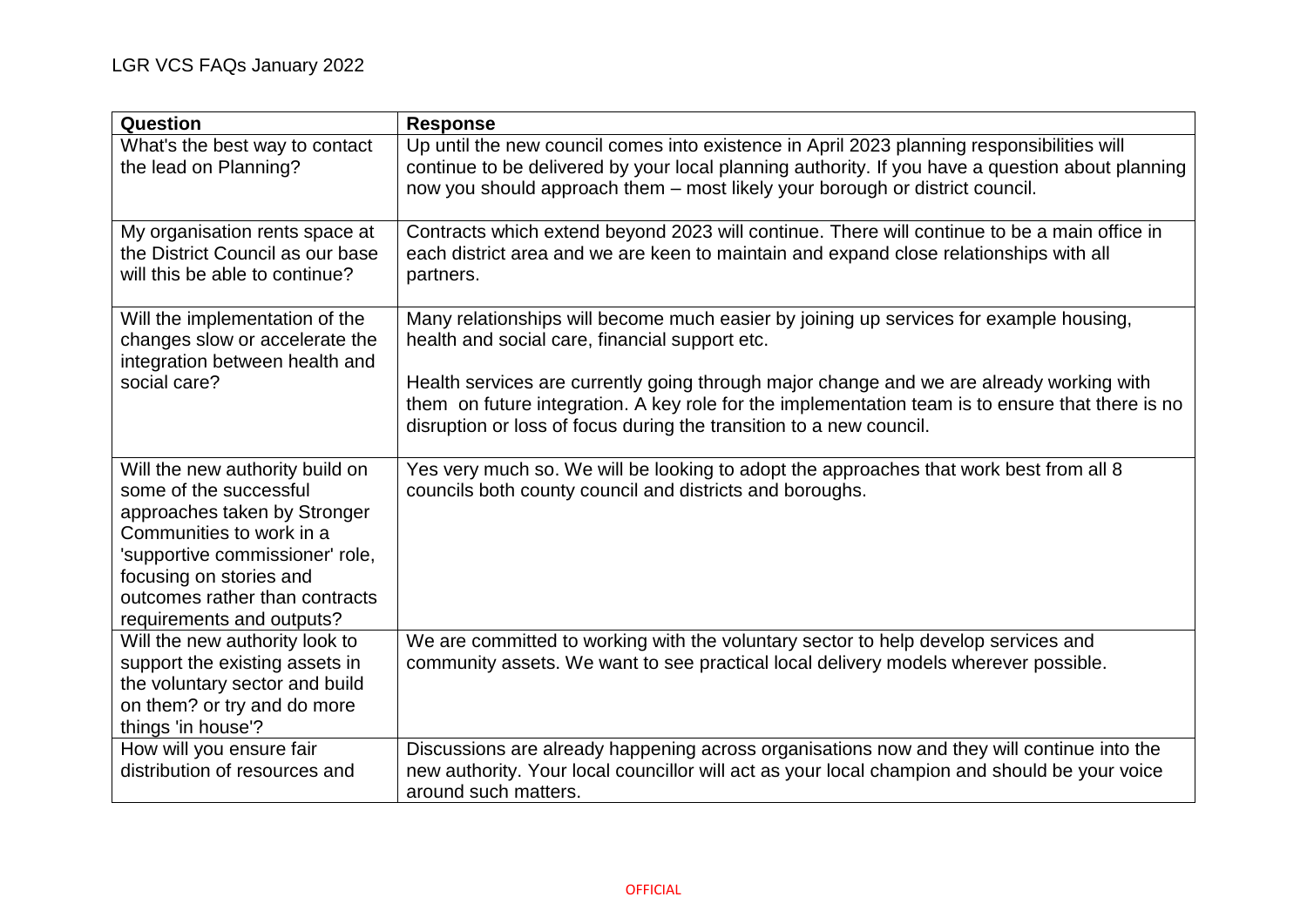| Question                                                                                                                                                                                   | <b>Response</b>                                                                                                                                                                                                                                                                                                                                                                                                                                                                                                                                                                    |
|--------------------------------------------------------------------------------------------------------------------------------------------------------------------------------------------|------------------------------------------------------------------------------------------------------------------------------------------------------------------------------------------------------------------------------------------------------------------------------------------------------------------------------------------------------------------------------------------------------------------------------------------------------------------------------------------------------------------------------------------------------------------------------------|
| finances to all areas of the<br>county?                                                                                                                                                    | Budget will be discussed and decided on by the new council and driven by local need and the<br>resources available.                                                                                                                                                                                                                                                                                                                                                                                                                                                                |
| Which parts of children's<br>services are open to double<br>devolution?                                                                                                                    | The new council will be required by law to provide some specific children's services. However<br>decisions on this matter will be made by the new authority.                                                                                                                                                                                                                                                                                                                                                                                                                       |
| How will a council house tenant<br>who is in debt to the council<br>over council tax and is at risk of<br>eviction benefit from the new<br>arrangements now the data<br>sharing is easier? | Evictions are always a last resort.<br>Bringing together the eight authorities and joining up services will make it easier to support all<br>residents, including those most at risk.                                                                                                                                                                                                                                                                                                                                                                                              |
| How are staff feeling?                                                                                                                                                                     | Our staff are our greatest asset and we are ensuring they have the information they need to<br>feel secure in their jobs and informed about the change programme.<br>The new council will offer greater opportunity for staff to progress. Many staff from across all 8<br>councils are already contributing directly to planning the new council's services alongside their<br>day job.<br>We plan to enhance current engagement across the organisations to include regular surveys<br>to make sure we consider at all times how people are feeling and where they need support. |
| How do you envisage the<br><b>Community Networks working</b><br>with the Area Committees?                                                                                                  | Area Committees will have statutory decision-making powers. Community Networks will<br>support local social action. Local priorities and views will be supported via local community<br>networks and area committees. Local priorities will be understood and acted upon wherever<br>possible. The Area Committees will support the delivery of Community Network action plans<br>and hold the new council's executive and its partners to account for the delivery of local<br>priorities.                                                                                        |